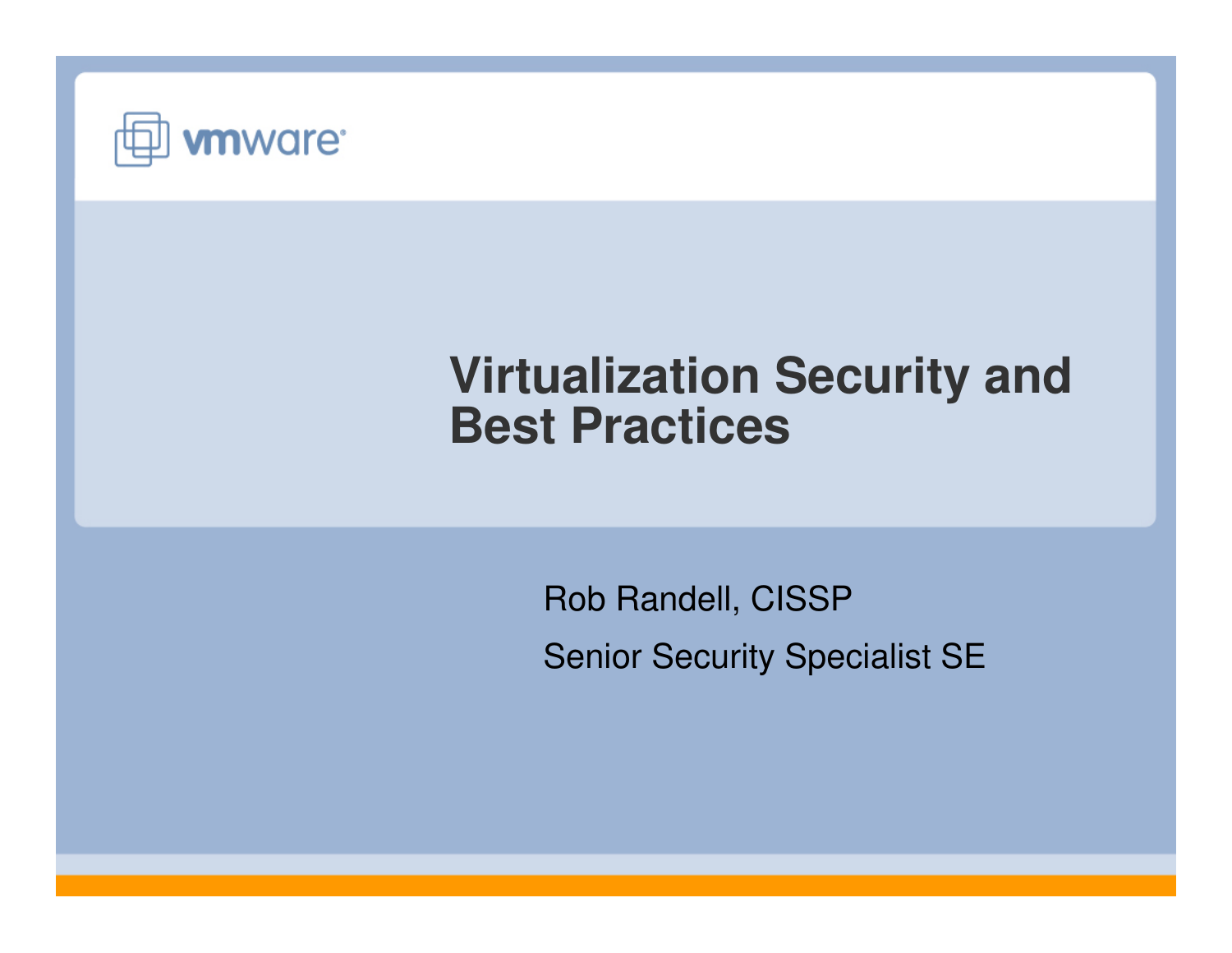# **Agenda**

#### General Virtualization Concepts

- Hardware Virtualization and Application Virtualization
- Types of Hardware Virtualization

#### Virtualization Specific Security Issues and Advantages

- Security Concepts in Virtualization Architecture
- Operational Security Issues with Virtualization
- Other Concerns
- Security Advantages of Virtualization

#### Security Best Practices

- Secure Design
- Secure Deployment
- Secure Operations

#### Common Virtualization Security Concerns and Misconceptions

- Are there any Hypervisor Attack Vectors?
- Virtualizing the DMZ
- Common Misconceptions about Virtualization Security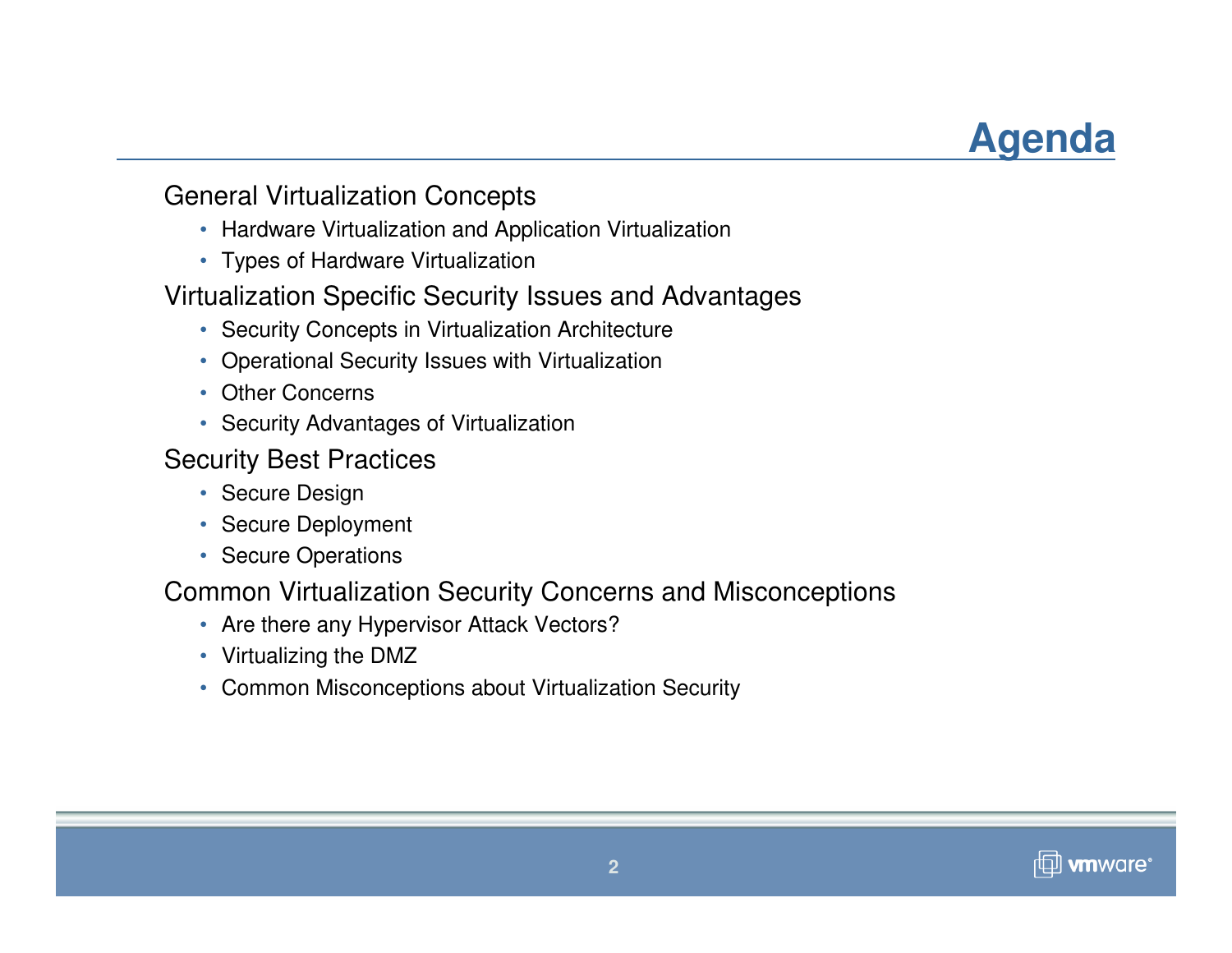Hardware Virtualization

- Makes an OS think it is running on it own hardware
- Abstracts the hardware from the OS
- VMware, MS Virtual PC, Xen are forms of hardware virtualization

Application Virtualization

- Makes an application thinks it is running in its own OS
- Abstracts the services and kernel from an application
- Thinstall and Softgrid are forms of application virtualization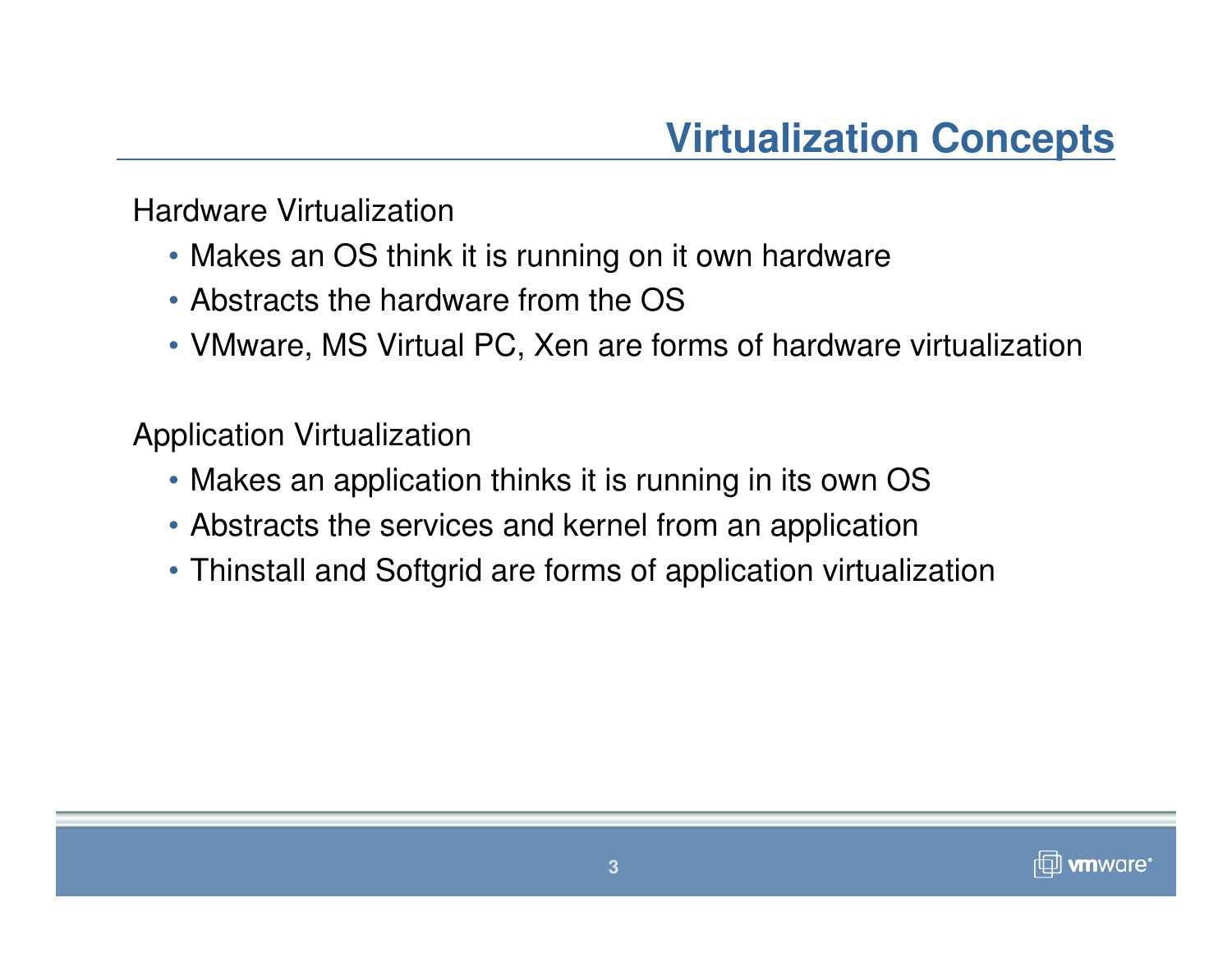# **Bare Metal Hardware Virtualization**

Bare Metal (Hypervisor)

- Virtualization Engine Installs Directly on Hardware
- No reliance on an underlying OS
- VMware ESX Server, XEN, MS Hyper-V

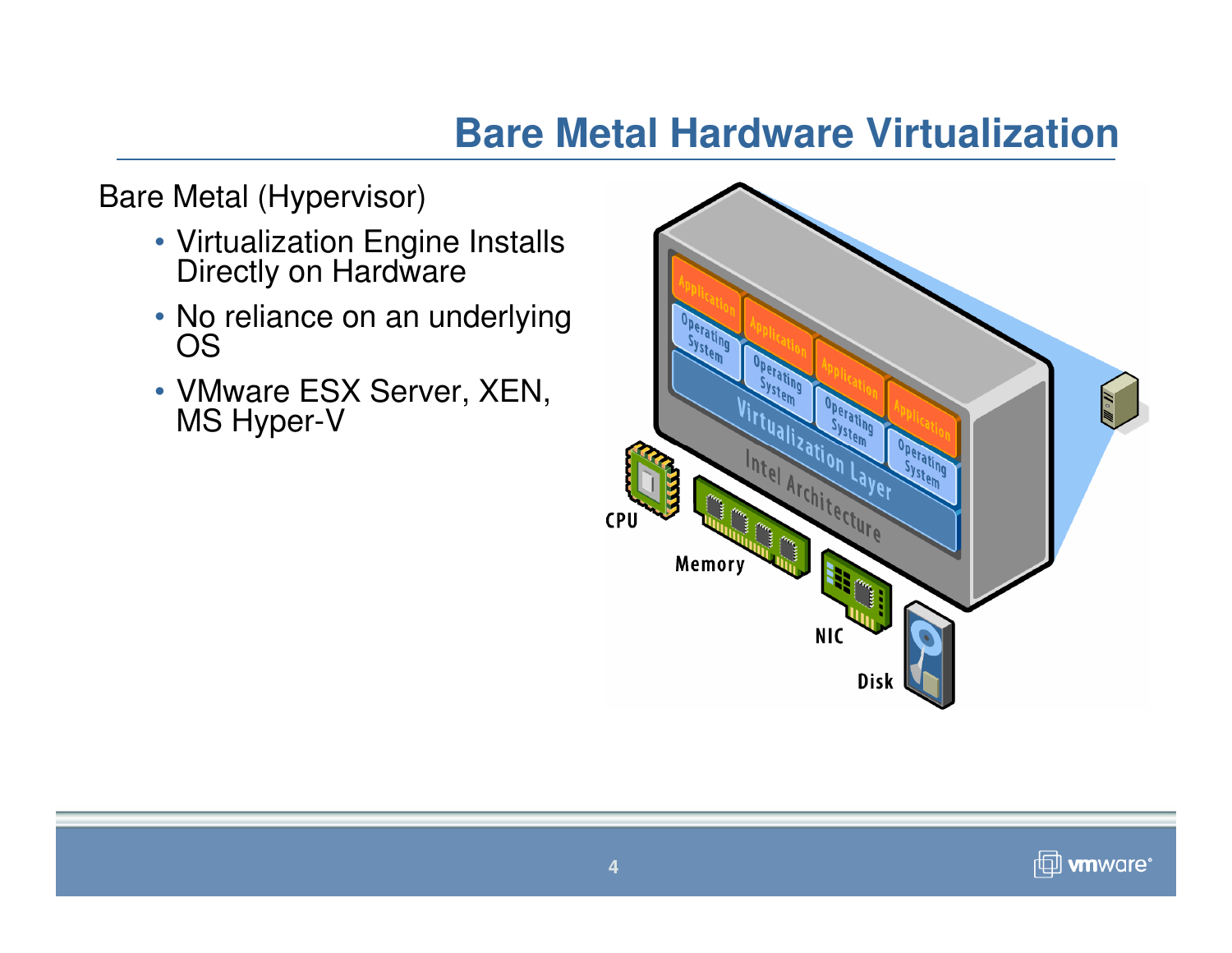## **Hosted Hardware Virtualization**

#### Hosted

- Relies on an underlying OS
- More security implications because of the reliance on the underlying OS
- VMware Workstation, VMware Server, VMware Player, MS Virtual PC and Server

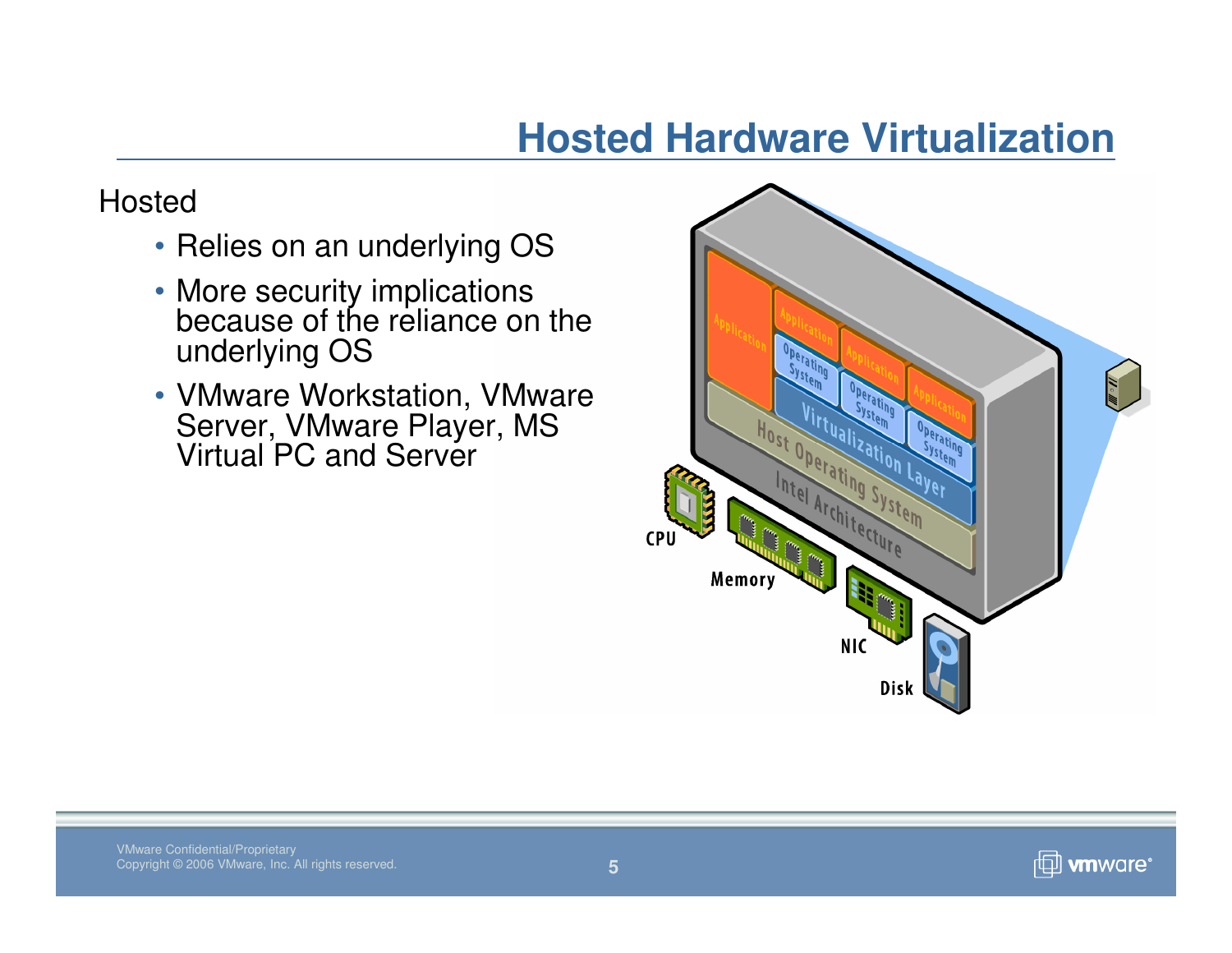# **Security Concepts in Architecture**

Extended computing stack

• New privileged layers (Hypervisor) exist underneath the operating system that need to be considered

Guest isolation

• One guest VM cannot be allowed to access or even address the "hardware resources" of another guest VM or the host/hypervisor

Host Visibility from the Guest

• Can the guest OS detect that it is virtualized and if so can it see anything on the host.

Virtualized interfaces

• Physical connectivity between guests is recreated, e.g. IP network, file shares, may be more or less like true physical counterparts

Management interfaces

- The protection of management interfaces (Console OS, VirtualCenter, etc…) very important.
- Root or Administrator Access to these interfaces provides "keys to the kingdom".

Greater co-location of data and assets on one box

• Concept of mixing of Trust/Security Zones on a single physical box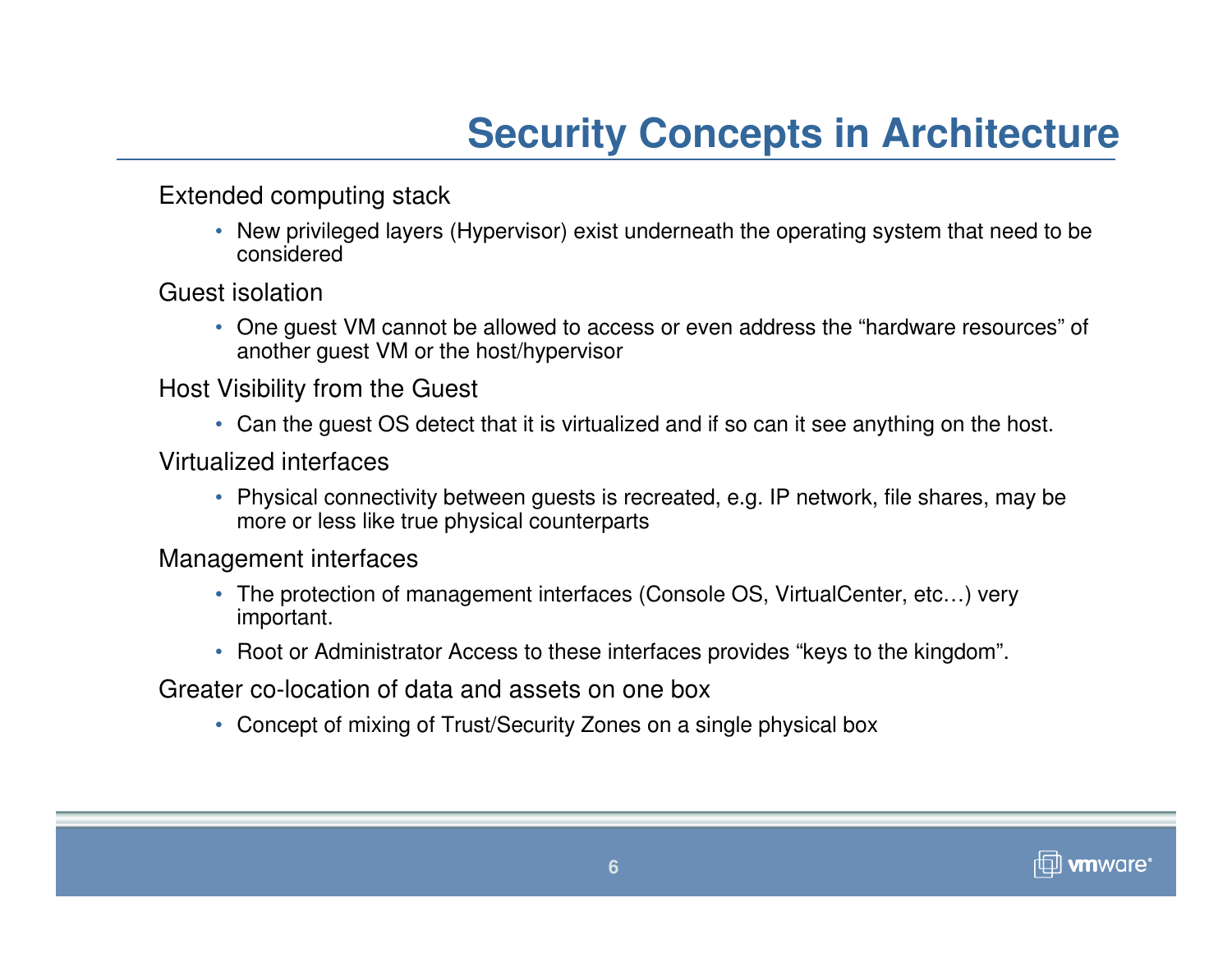Most security issues arise not from the virtualization infrastructure itself but from operational issues

- $\bullet$  Adapting existing security processes and solutions to work in the virtualized environment
- $\bullet$  Most security solutions don't care whether a machine is physical or virtual
- $\bullet$  The datacenter and its workloads just became a much more dynamic and flexible place
- $\bullet$  The risk of misconfiguration requires use of best practices specific to virtualization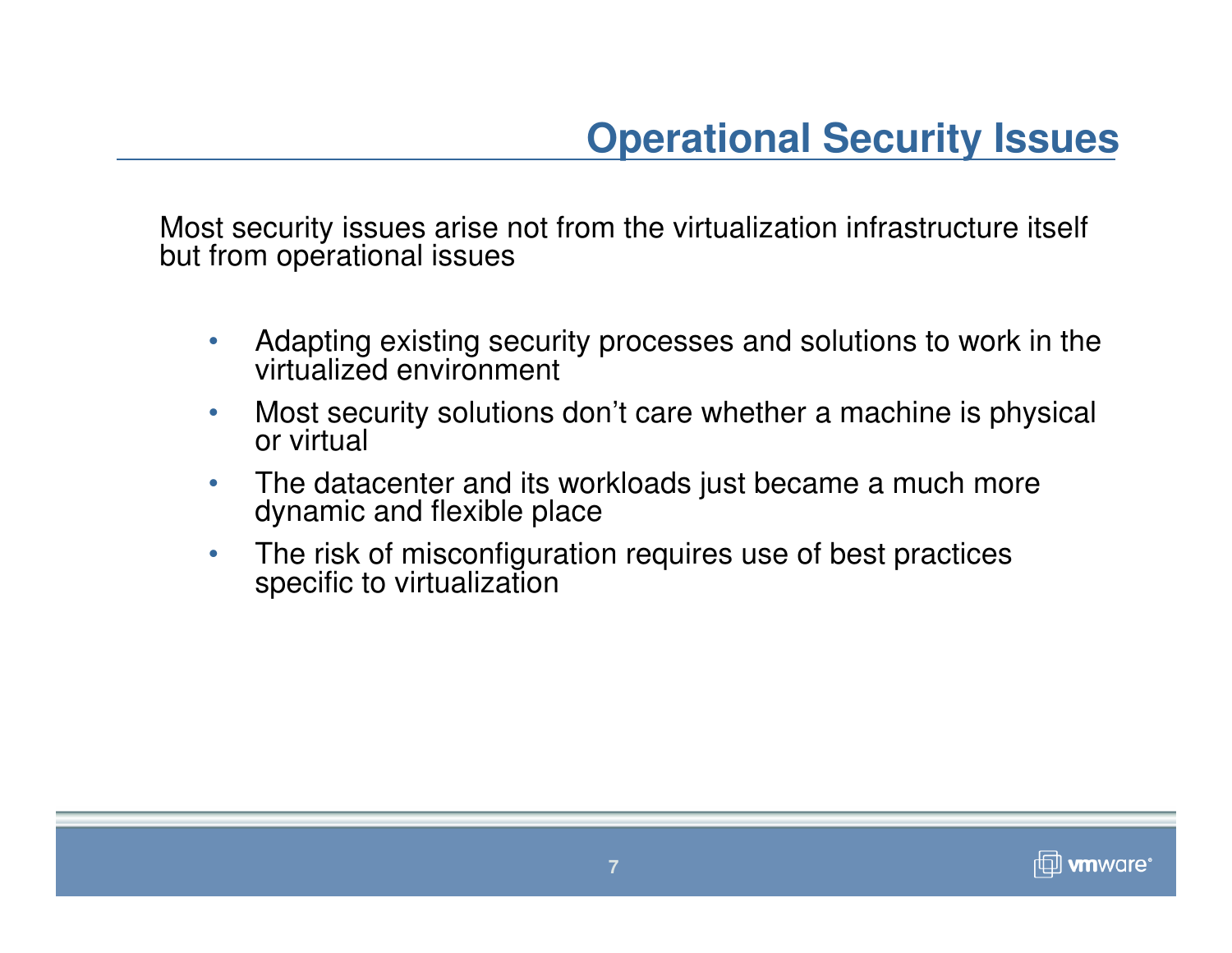# **Security Advantages of Virtualization**

Better Forensics and Faster Recovery After an Attack

- A compromised machine can be **cloned in it current compromised state for forensic analysis**
- Once cloned the **VM can be immediately restored to a known good snapshot** which is much faster than a physical server, reducing the impact of a security-related event

Patching is Safer and More Effective

- You can **quickly revert to a previous state if a patch is unsuccessful**, making you more likely to install security patches sooner
- You can create a clone of a production server easily, making you **more likely to test security patches** and more likely to install security patches
- VMware Update Manager does patch scanning and compliance reporting, along with **patch remediation for both online and offline VMs** – again, making it more likely that security patches will be installed

More Cost Effective Security Devices

 • You can put in place cost effective intrusion detection, vulnerability scanning, and other security related appliances, because you can put them in a VM instead of a physical server

Future: Leveraging Virtualization to Provide Better Security

- Better Context Provide protection from outside the OS, from a trusted context
- New Capabilities view all interactions and contexts
- CPU
- Memory
- Network
- Storage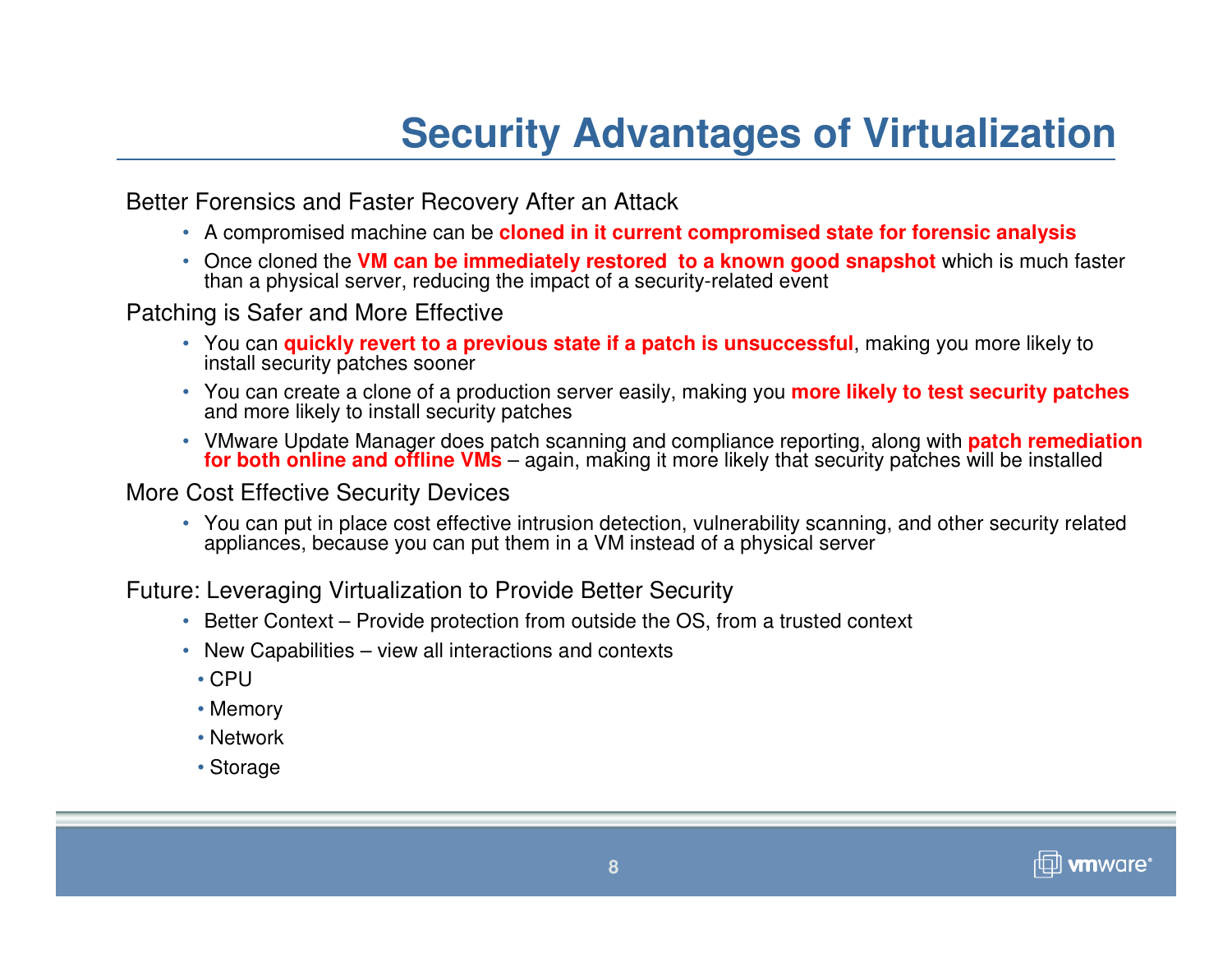

# **Security Best Practices**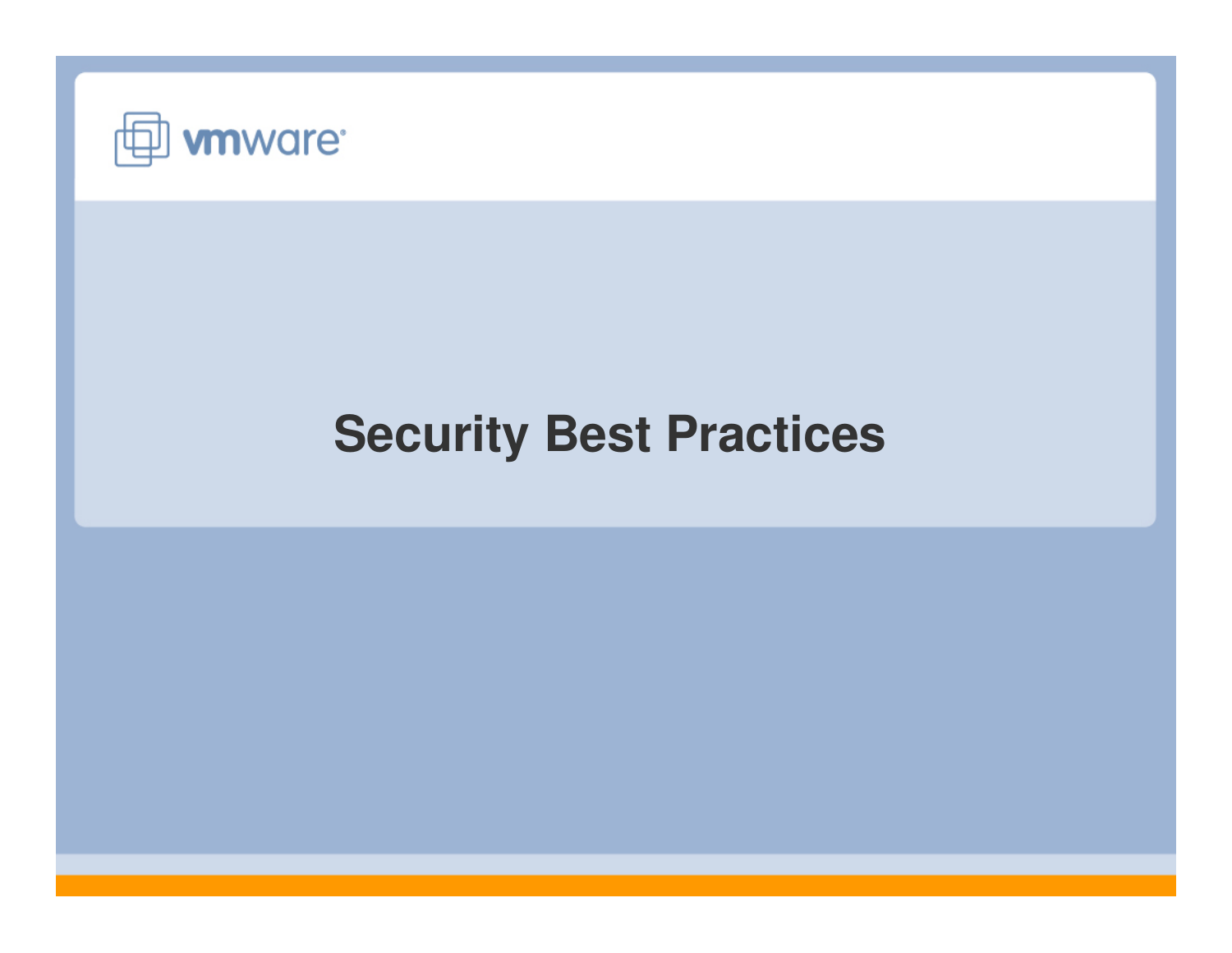### Secure Design

Separate and Isolate Management Networks

- Service Console
- Vmkernel: Vmotion and NFS & iSCSI datastores

Plan for VM mobility: 3 options

- Partition trust zones
- Combine trust zones using virtual network segmentation and virtual network management best practices
- Combine trust zones using portable VM protection with 3rd-party tools (Blue Lane, etc)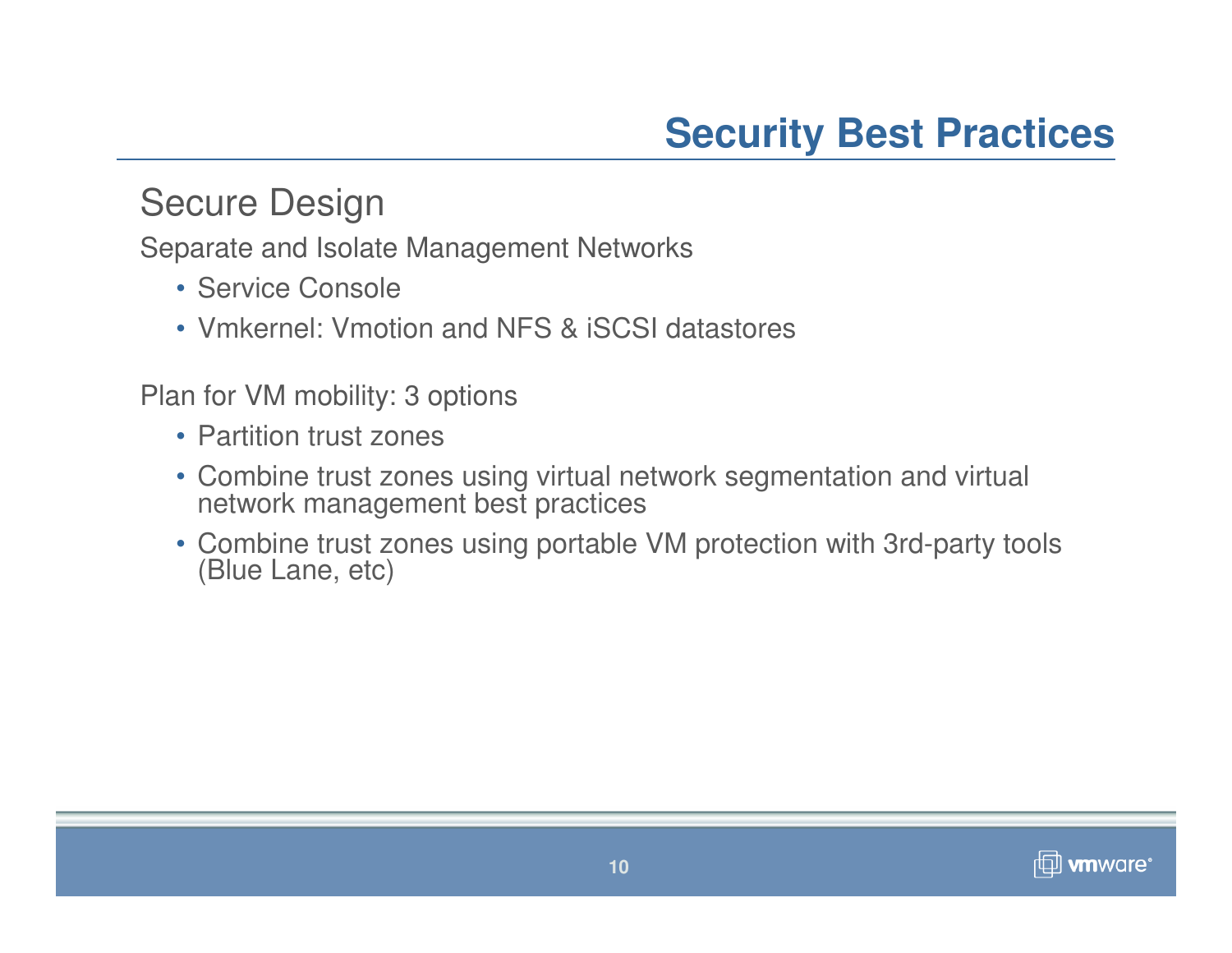### Secure Deployment

Harden VMware Infrastructure 3 according to guidelines

- VMware-provided
- 3rd-party: STIG, CIS, Xtravirt Security Risk Assessment template, etc.

Always secure virtual machines like you would physical servers

- Anti-virus
- Patching
- Host-based intrusion detection/prevention
- Use Templates and Cloning to enforce conformity of virtual machines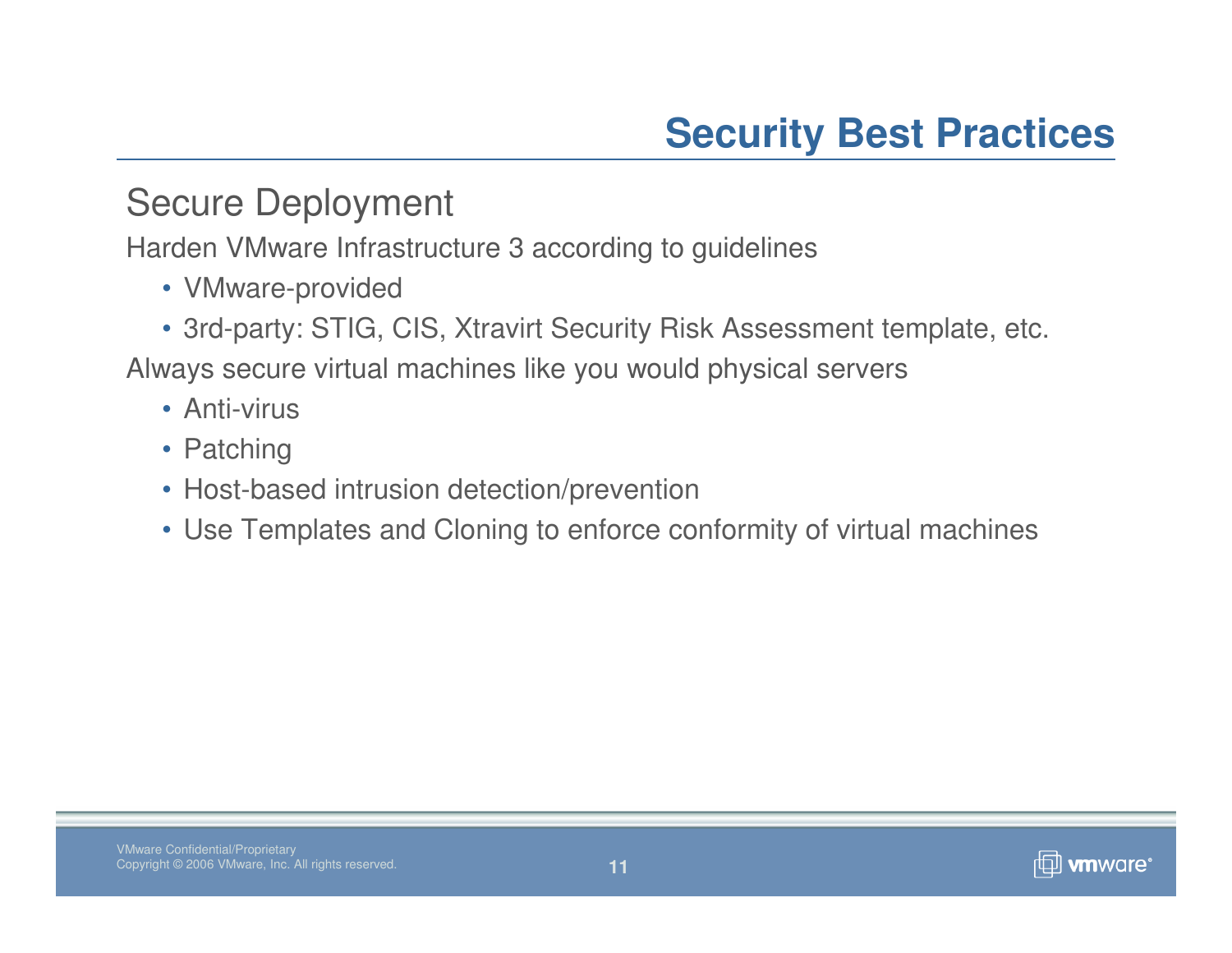## Secure Operations

Strictly control administrative access

- Favor controlled management interfaces (VI Client, Web Access) over unstructured interfaces (Service Console)
- Avoid VI Console access except when absolutely necessary; favor OSbased access to VM (RDP, ssh, etc).
- Use roles-based access control to limit administrative capabilities and enforce separation of duties, and never use anonymous accounts (e.g. "Administrator")
- Allow powerful access only to small, privileged group; implement breakglass policy for top level administrative account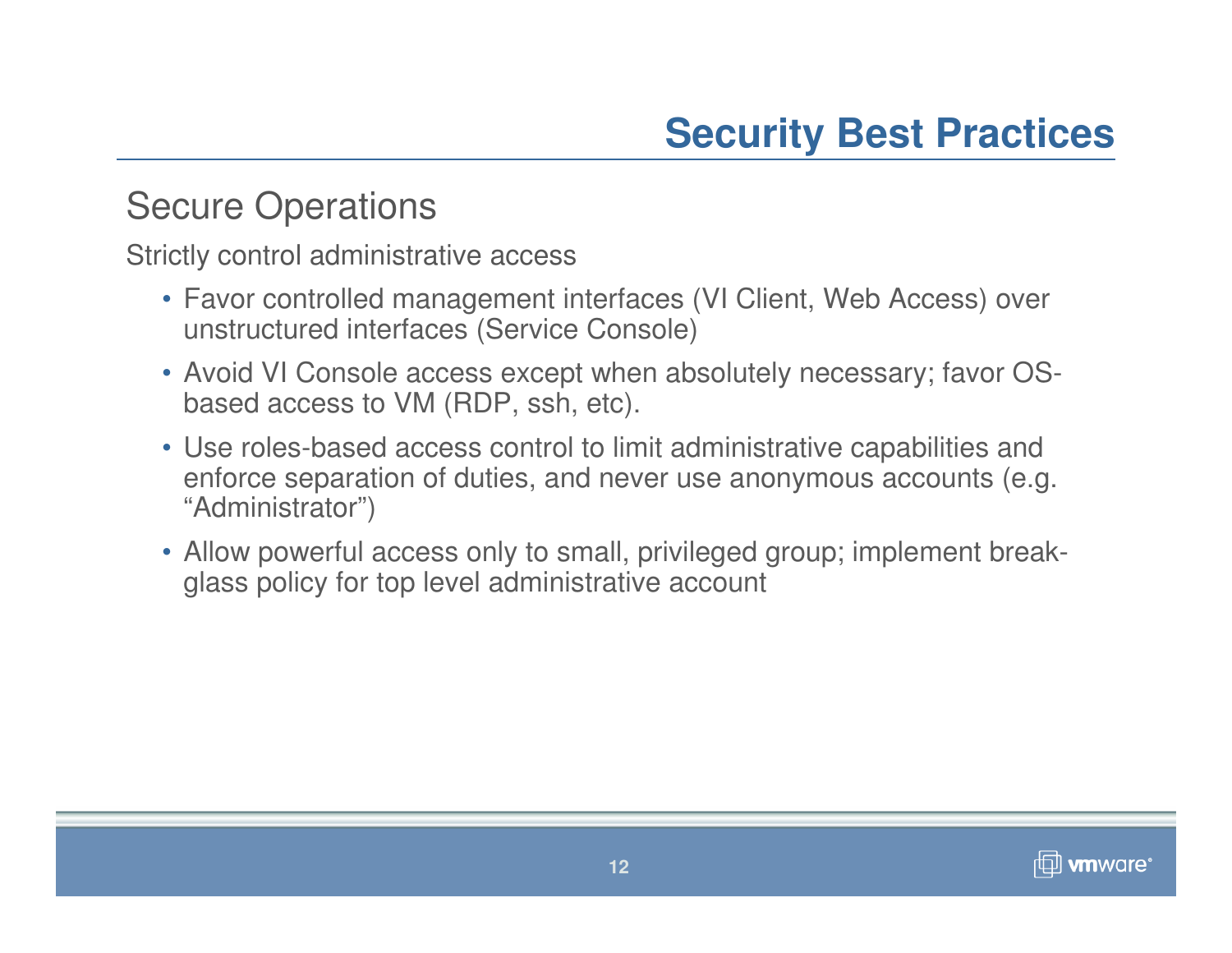### Secure Networking

Restrict access to privileged networks

- Closely restrict administrative access on any host with privileged network
- For less privileged users, only allow template-based provisioning on those hosts

Guard against misconfiguration

- Clearly label sensitive virtual networks
- Generate audit reports that flag suspicious configurations
- Routinely inspect event and task logs

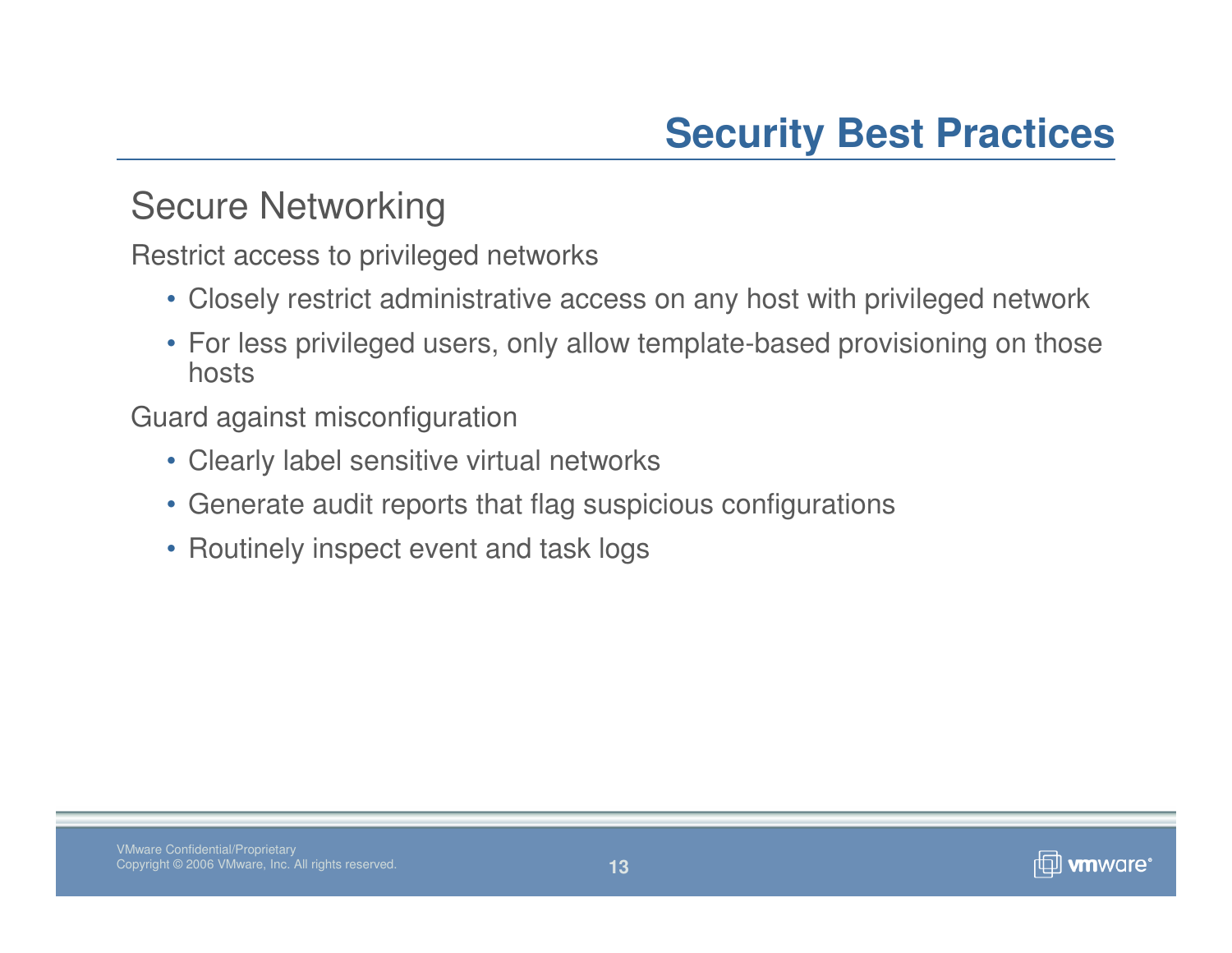### Detailed Prescriptive Guidance

- Security Design of the VMware Infrastructure 3 Architecture(http://www.vmware.com/resources/techresources/727)
- VMware Infrastructure 3 Security Hardening(http://www.vmware.com/vmtn/resources/726)
- Managing VMware VirtualCenter Roles and Permissions(http://www.vmware.com/resources/techresources/826)
- STIG (Secure Technology Implementation Guide) draft (http://iase.disa.mil/stigs/draft-stigs/index.html)
- CIS (Center for Internet Security) Benchmark(http://www.cisecurity.org/bench\_vm.html)
- Xtravirt Virtualization Security Risk Assessment (http://www.xtravirt.com/index.php?option=com\_remository&Itemid=75&func=fileinfo&id=15)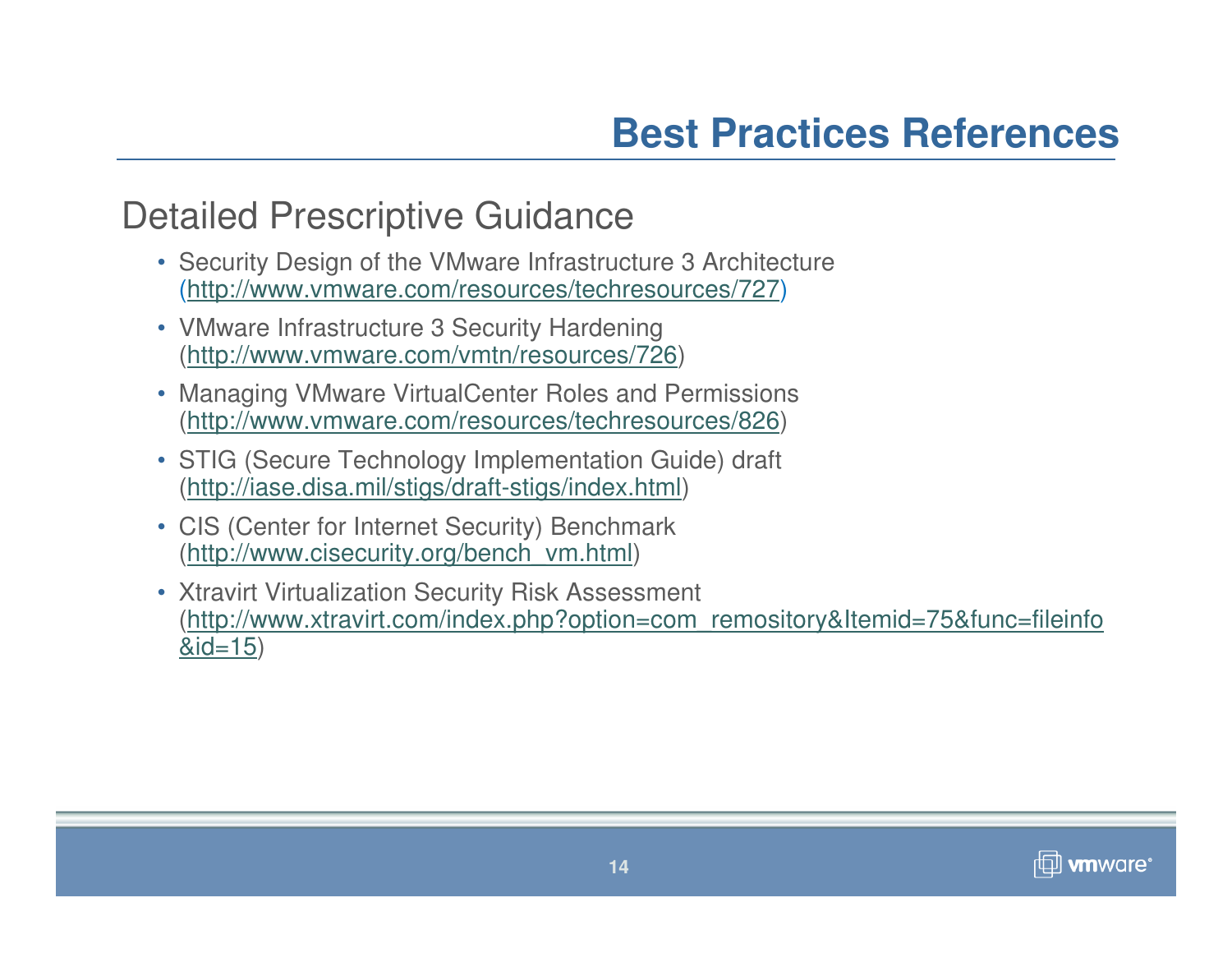

# **Common Virtualization Security Concerns**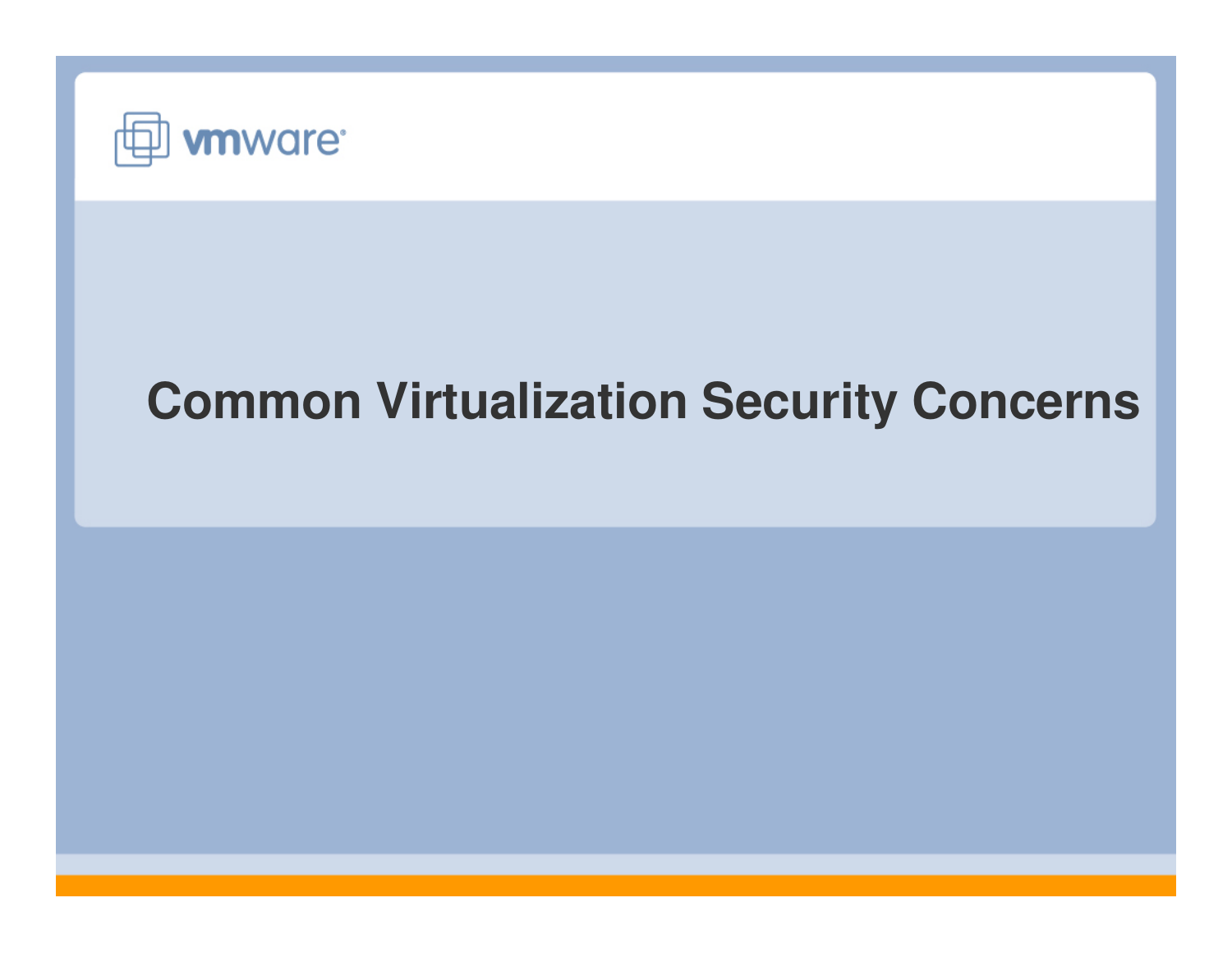# **Are there any Hypervisor Attack Vectors?**

There are currently no known hypervisor attack vectors to date

- • The ESX Server Hypervisor has not been known to be compromised to date.
	- •Concern is the potential for "VM Escape"
- • Potential Vectors?
	- Architectural Vulnerability•
		- **Small Code Footprint of Hypervisor is Big Advantage** •
		- Must be Designed specifically with Isolation in Mind•
	- • Software Vulnerability
		- •Possible like with any code written by humans
		- If a software vulnerability is found, exploit difficulty will be very high•
		- Depends on Vendor's Security Response and Patch Release Speed•
	- • Configuration Risk
		- **Biggest Risk to Virtual Infrastructure** •
		- •Follow Best Practices to Avoid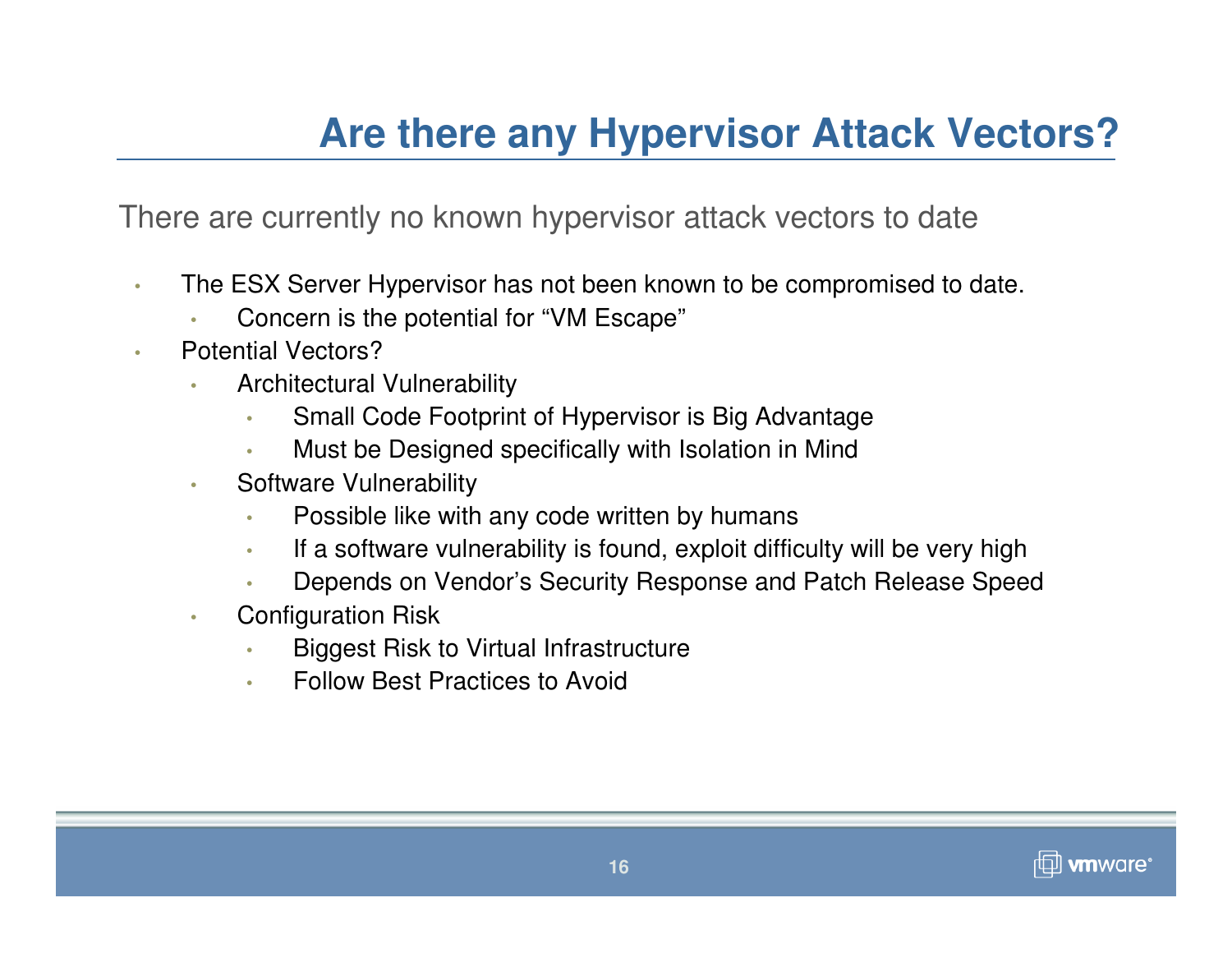# **Concern: Virtualizing the DMZ**

Multiple different configurations can be used depending on environment

- • Collapsing of servers in each trust zone into their own cluster of ESX Servers
	- •Safer for those that won't or can't fully trust our isolation ability
	- •Small risk of misconfiguration creating a security hole
	- Does not take full advantage of consolidation benefits.•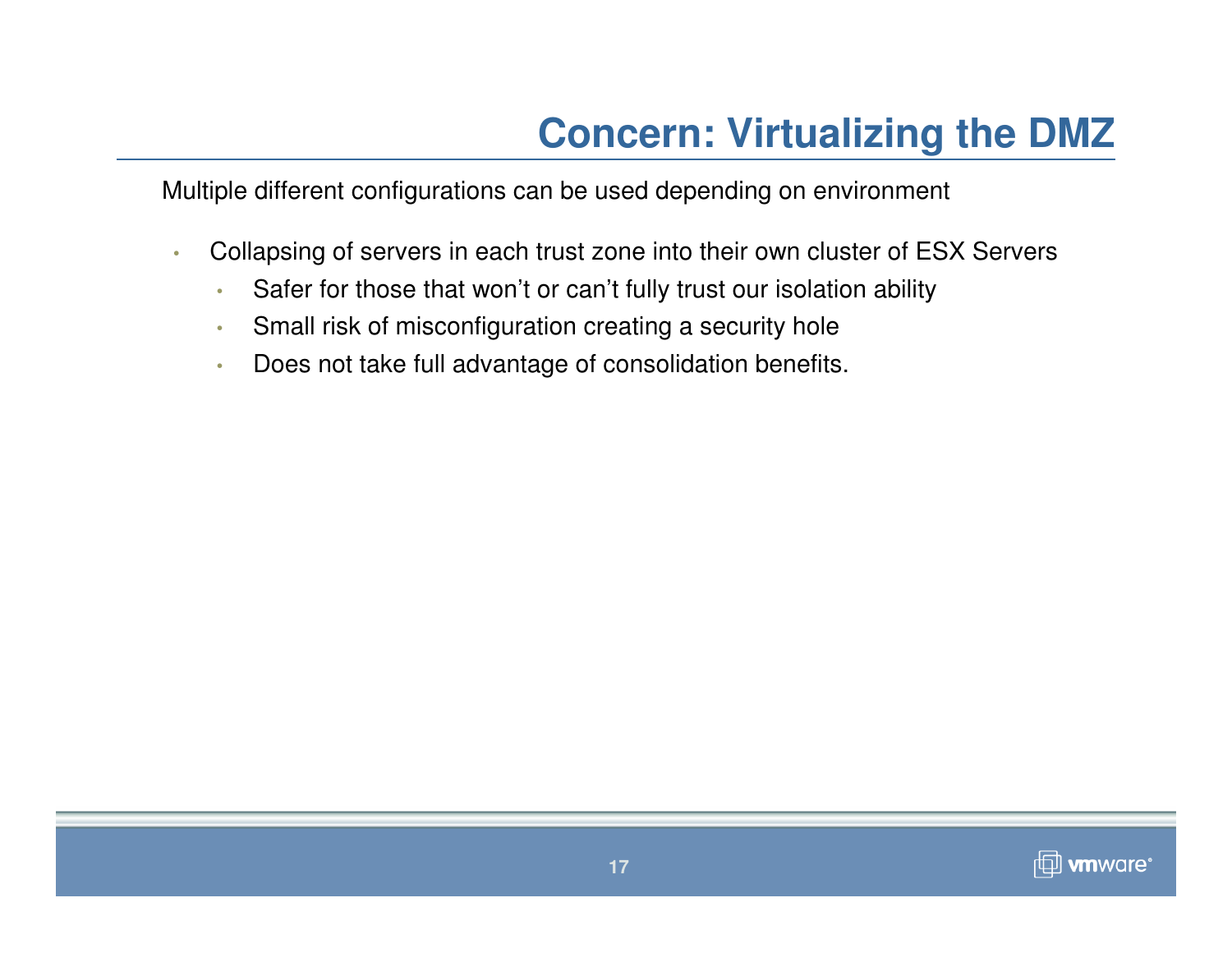# **Partial Collapse of DMZ**



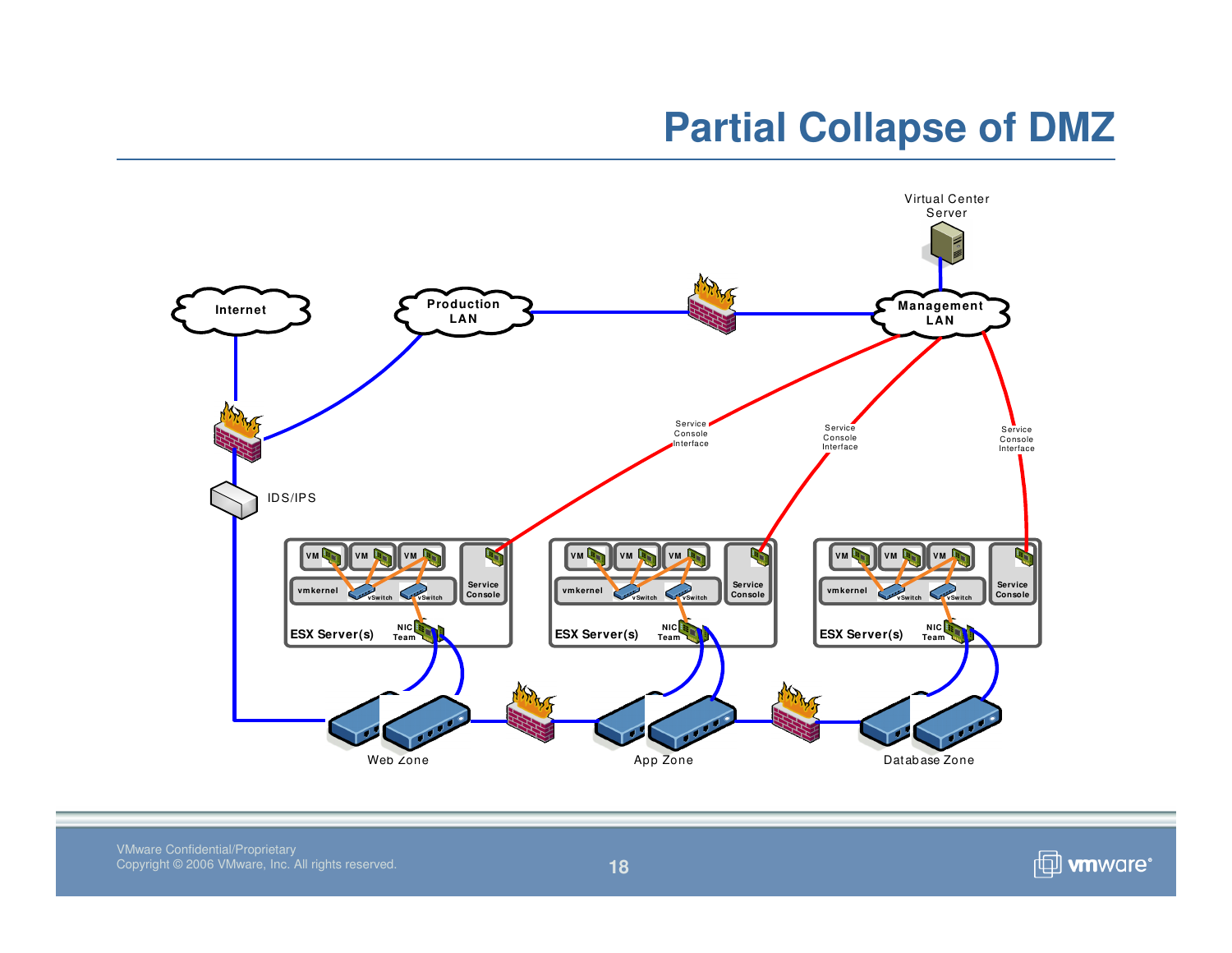# **Concern: Virtualizing the DMZ**

Multiple different configurations can be used depending on environment

- • Collapsing of servers in each trust zone into their own cluster of ESX Servers
	- •Safer for those that won't or can't fully trust our isolation ability
	- •Small risk of misconfiguration creating a security hole
	- •Does not take full advantage of consolidation benefits.
- • Collapsing all servers in multiple trust zones to a single cluster of ESX Servers using virtual networking and physical security devices to enforce isolation
	- •Takes full advantage of virtualization benefits so it is more cost effective.
	- •Bigger risk of misconfiguration creating a security hole.
	- •Not an option if an organization doesn't or can't trust our isolation ability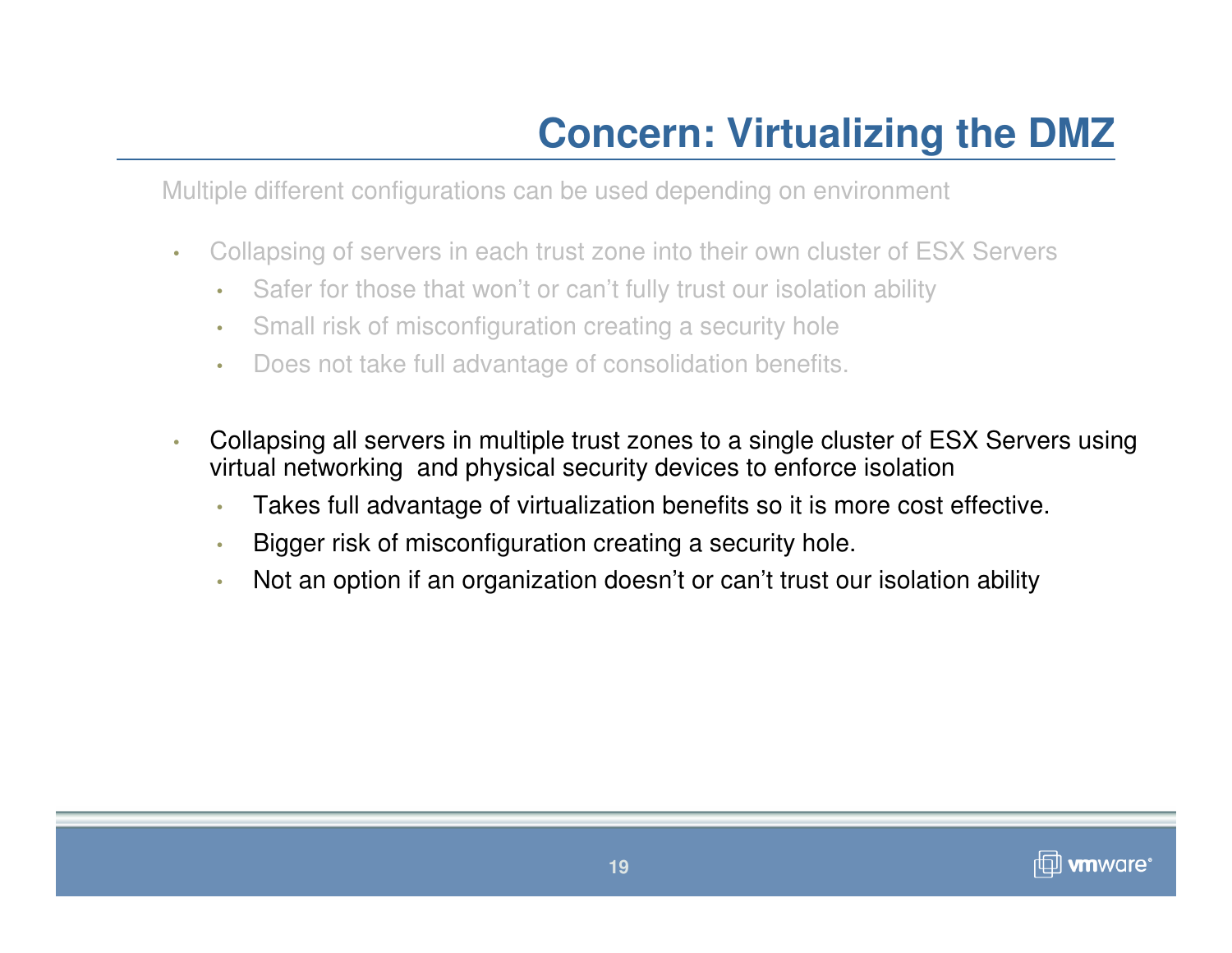# **Hybrid of Partial and Full Collapse**



VMware Confidential/Proprietary Copyright © 2006 VMware, Inc. All rights reserved.

*f* will work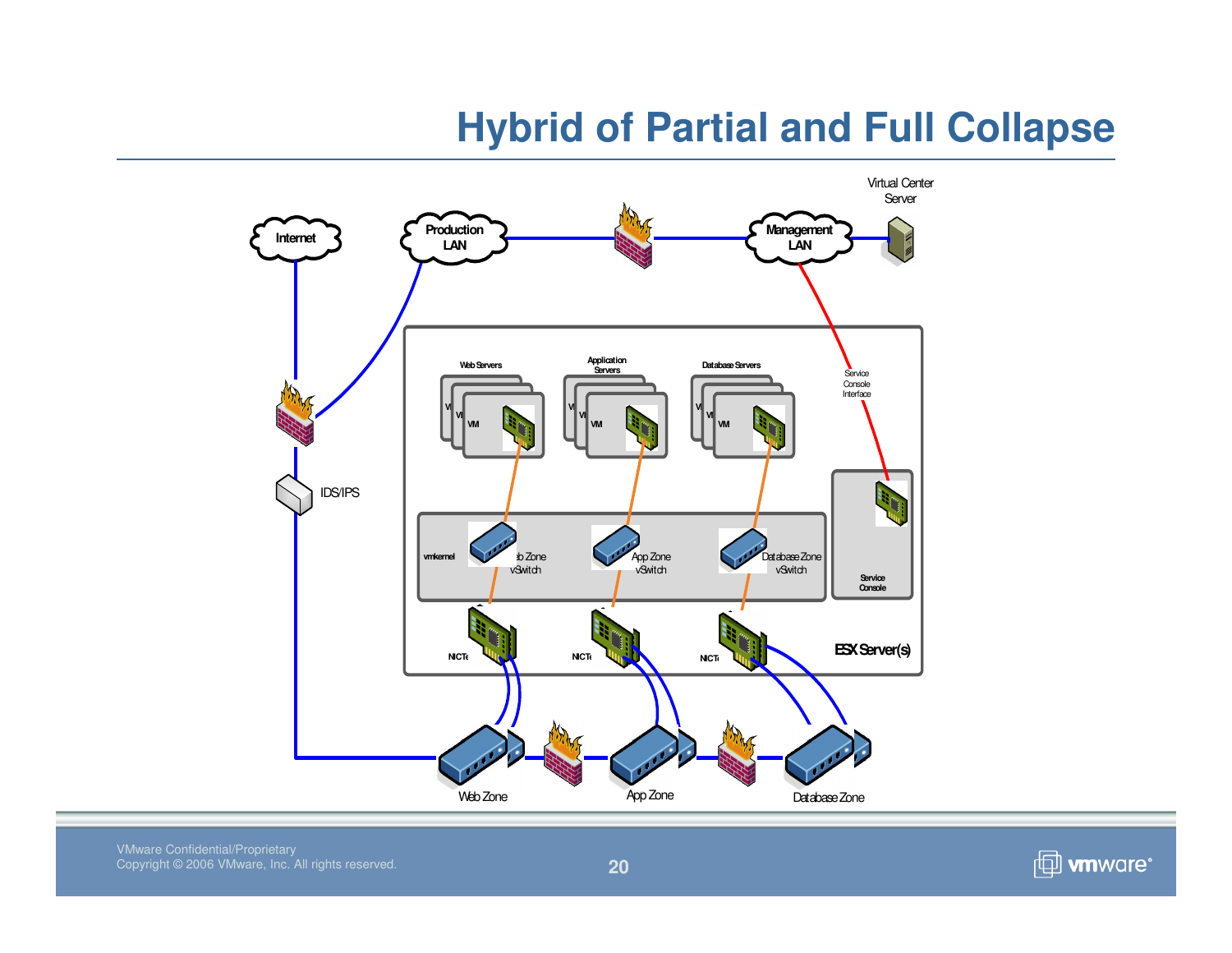#### Multiple different configurations can be used depending on environment

- • Collapsing of servers in each trust zone into their own cluster of ESX Servers
	- •Safer for those that won't or can't fully trust our isolation ability
	- •Small risk of misconfiguration creating a security hole
	- •Does not take full advantage of consolidation benefits.
- • Collapsing all servers in multiple trust zones to a single cluster of ESX Servers using virtual networking and physical security devices to enforce isolation
	- •Takes full advantage of virtualization benefits so it is more cost effective.
	- •Bigger risk of misconfiguration creating a security hole.
	- •Not an option if an organization doesn't or can't trust our isolation ability
- • Fully collapsing all servers and security devices into a Virtual Infrastructure
	- •Takes even more advantage of consolidation by virtualizing security devices,
	- •Lose some capabilities due to current limitations of those virtual security devices
	- •Future developments in virtual security devices will remove those limitations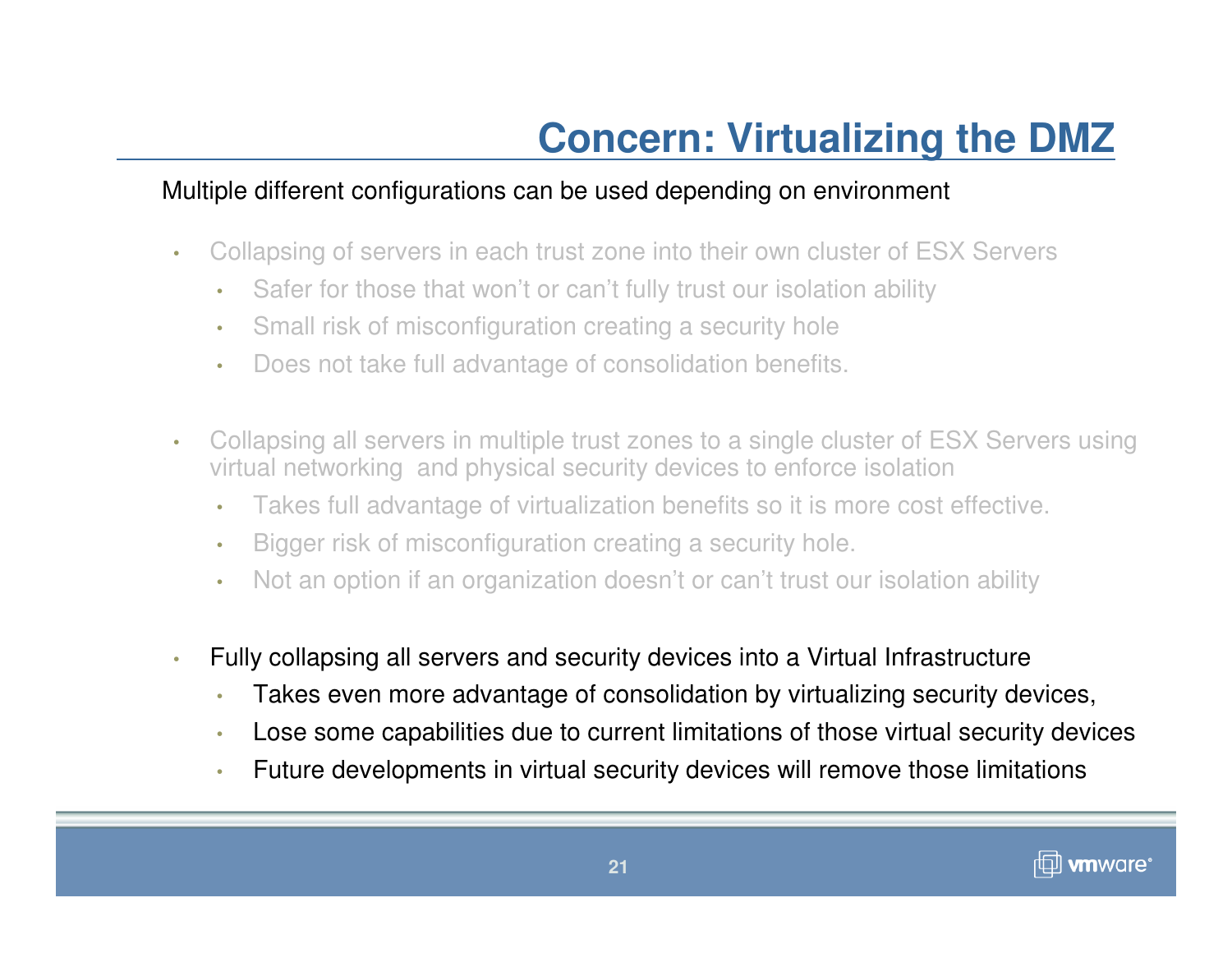# **Full Collapse**

![](_page_21_Figure_1.jpeg)

*f* www ore\*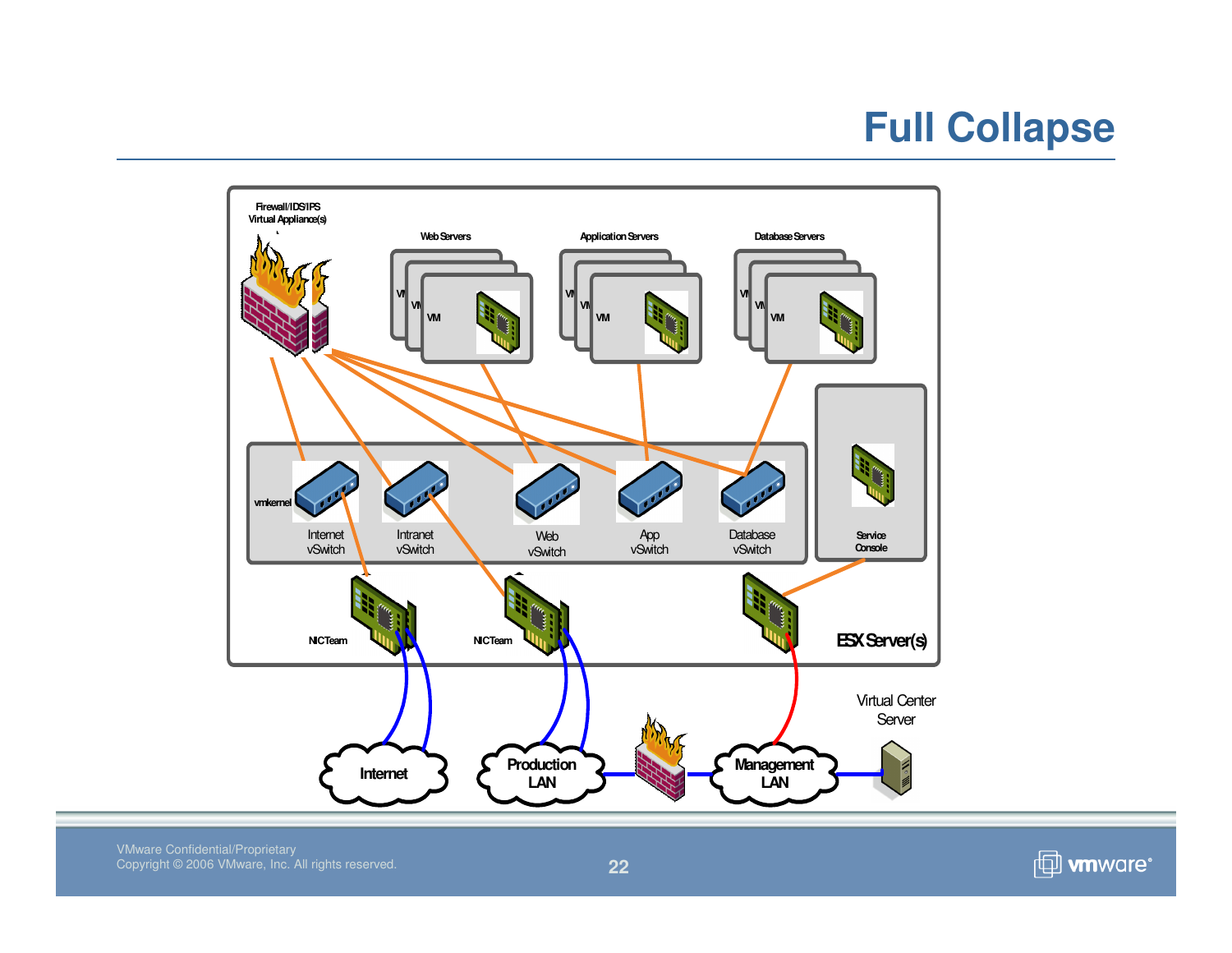# **Common Misconceptions about VMware Security**

# Commonly cited: Blue Pill, SubVirt

- • These are **NOT hypervisor vulnerabilities**, but use the concept of a hypervisor to embed themselves underneath an OS by leveraging hardware enabled virtualization (AMD Pacifica Chipset)
- •These can only affect non-virtualized operating systems
- •Therefore, you are safer running in a VM

## Various Claims of Guest Escape

- •**Don't affect Bare-Metal Platforms** only hosted platforms
- •Not exactly escape nor a hypervisor vulnerability
- • Uses documented communication interface for "hosted" features such as drag-n-drop, cut –n-paste, and shared folders.
- •This communication interface can be disabled (on by default)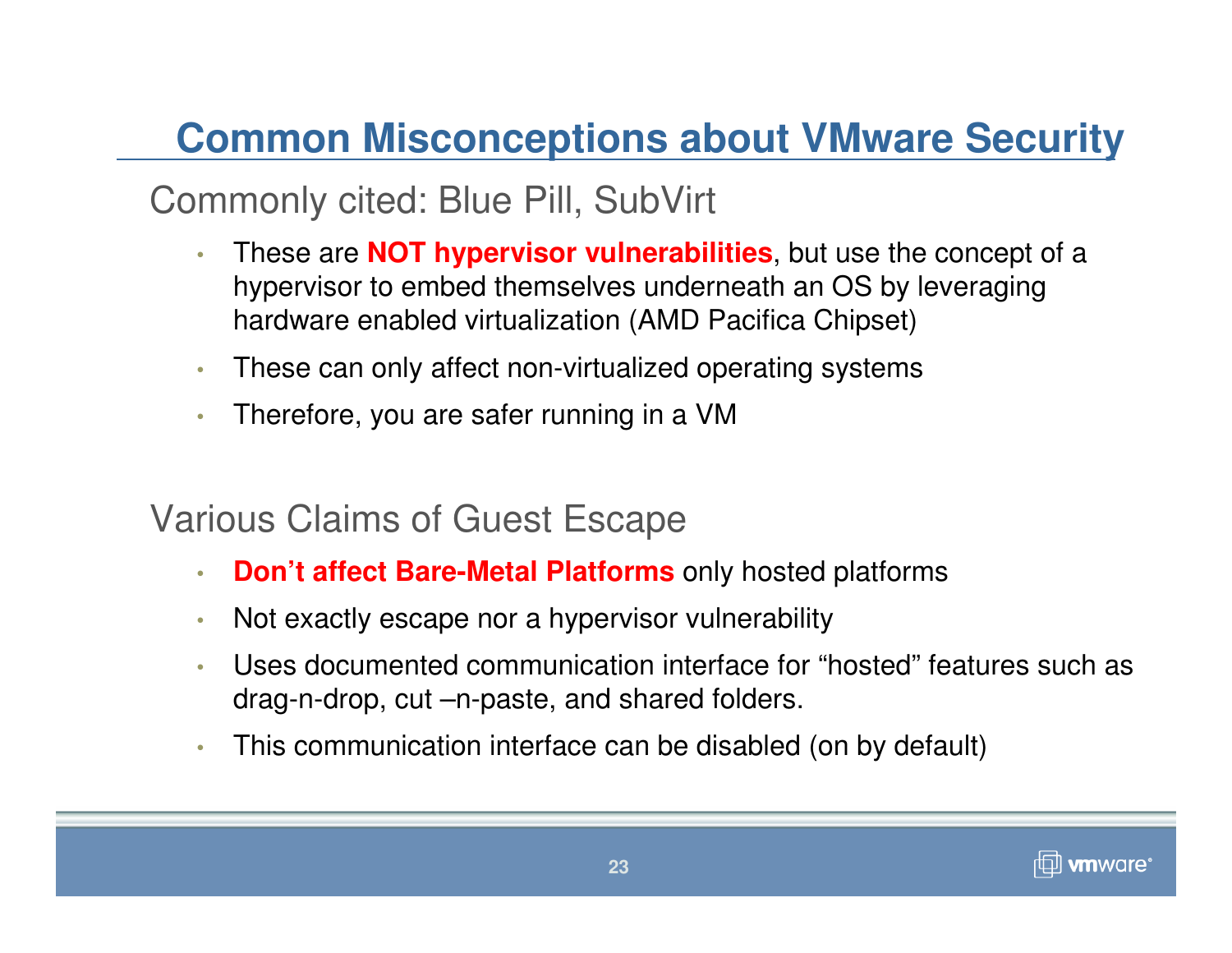# **Other Concerns**

Restricted view into inter-VM traffic for inspection by intrusion detection/prevention systems (IDS/IPS).

- • This is possible currently with the use of a helper VM or forcing traffic out to physical network
- •Vendors need to address this and provide this capability
- • Interesting issue to be brought up though because few organizations monitor traffic that deep in the network.

Limited visibility into the host OS and virtual network to find vulnerabilities and assess correct configuration.

- • VMware is working closely with leading security vendors to help create virtualization specific security tools and give the needed visibility for these tools.
- • VMSafe will provide APIs for Security Vendors for unparalleled visibility and security capabilities

Patching, signature updates, and protection from tampering for offline VM images.

- • Virtualization Vendor should provide capability for the patching of both online and offline VMs
- • Patching VMs is safer than patching physical systems with the use of "snapshot"feature for testing and deployment of patches
- • Some major security vendors are near release for the ability to update AV and HIPS signatures for offline VMs